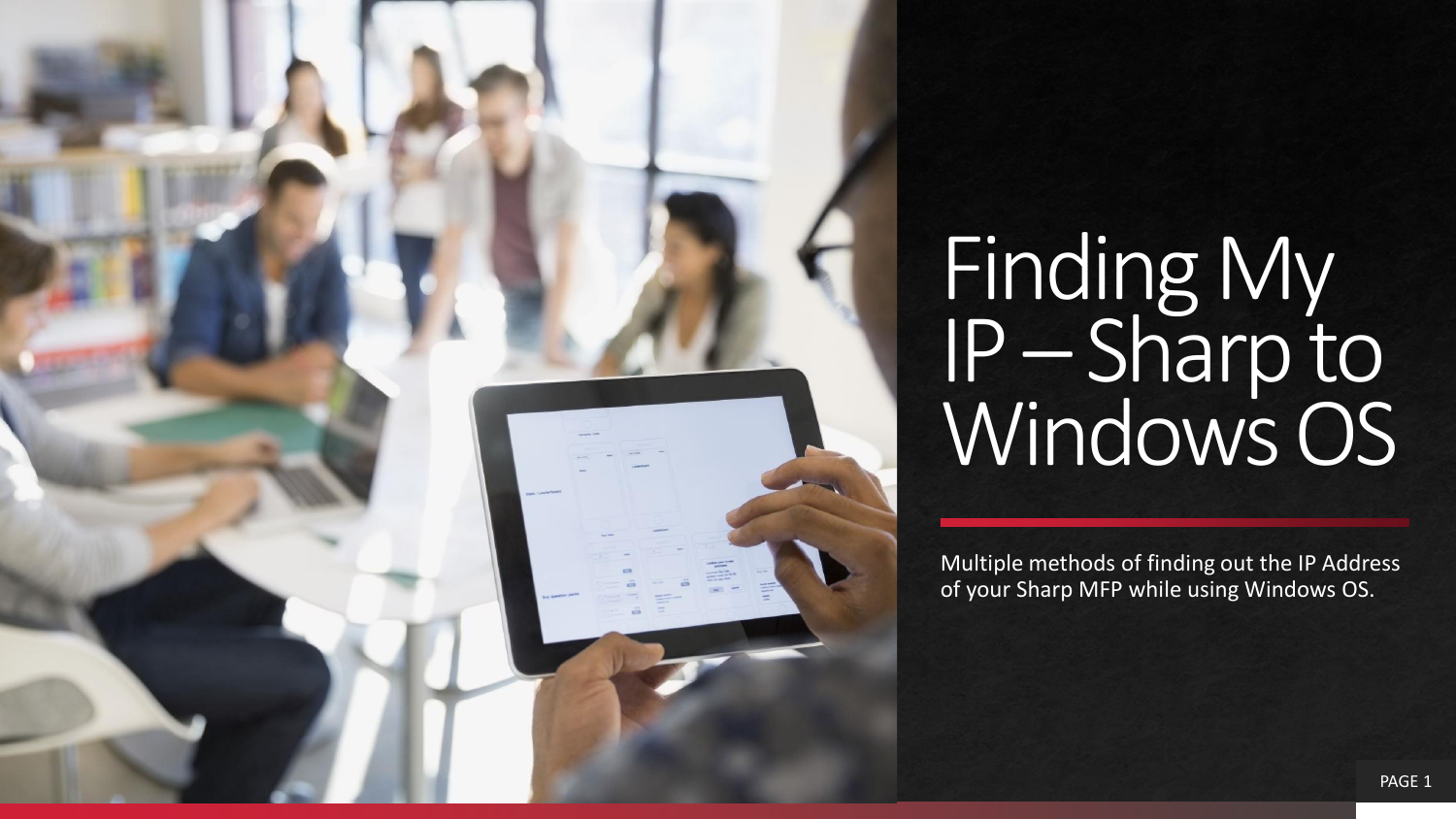

Configuration **Outline**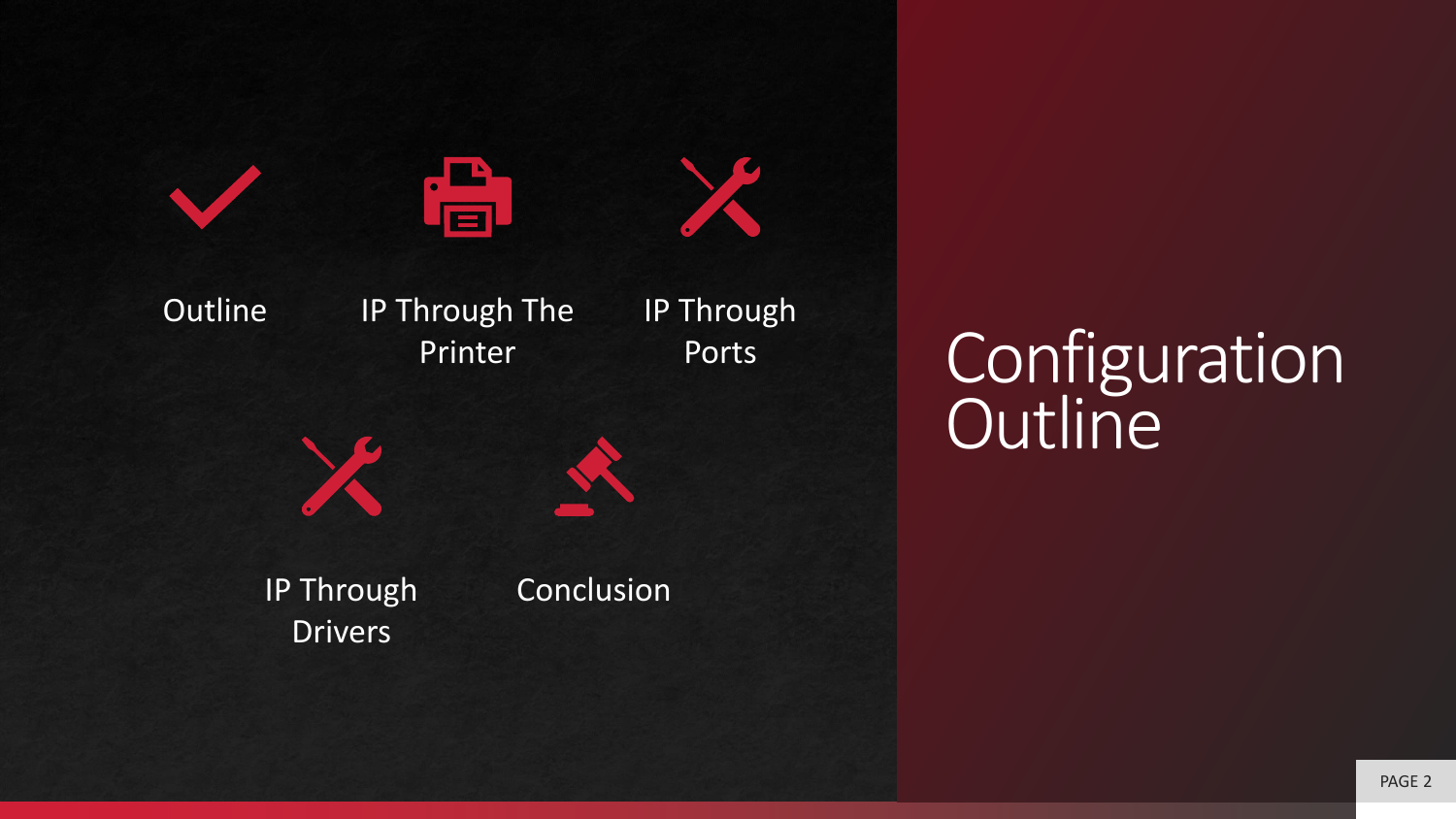# **Outline**

 $\blacktriangledown$ 

- **You will learn several methods of finding out the IP** Address assigned to your Sharp MFP.
- **-** The three methods covered in this guide will be:
	- On the printer itself
	- Through the Printer Properties window
	- Through the print driver installation window
- **EXT** These are not the only ways to find the IP Address, but it will present a basic understanding of the printer's connection to your network.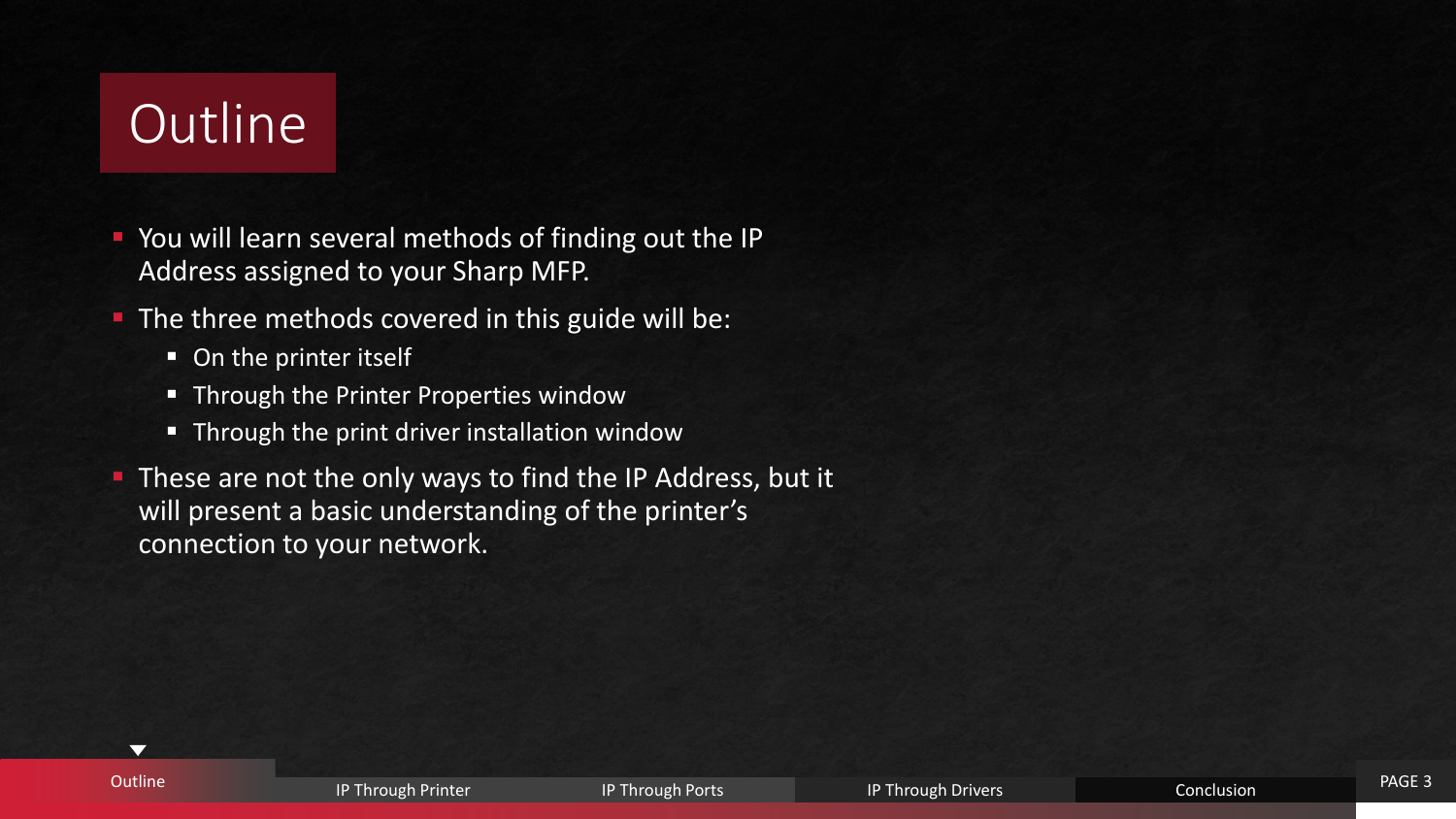#### FINDING THE IP ADDRESS ON THE PRINTER

You will now find the IP Address from the printer itself.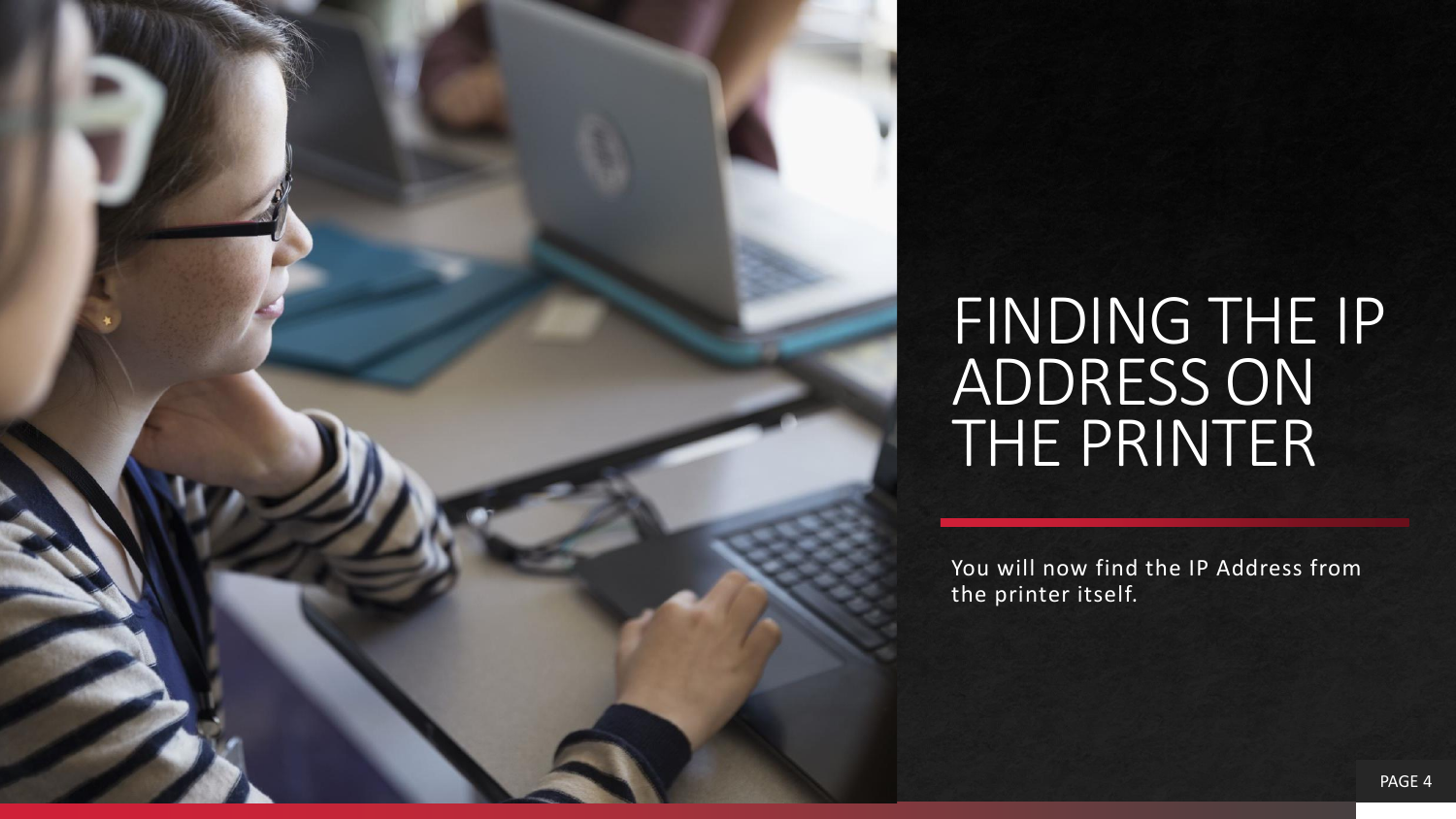#### Finding the IP Address on the Printer



- Begin on the main screen of your printer.
- Select Settings towards the bottom of your screen.

**Outline IP Through Printer IP Through Printer IP Through Ports IP Through Drivers** IP Through Drivers Conclusion

 $\blacktriangledown$ 

PAGE 5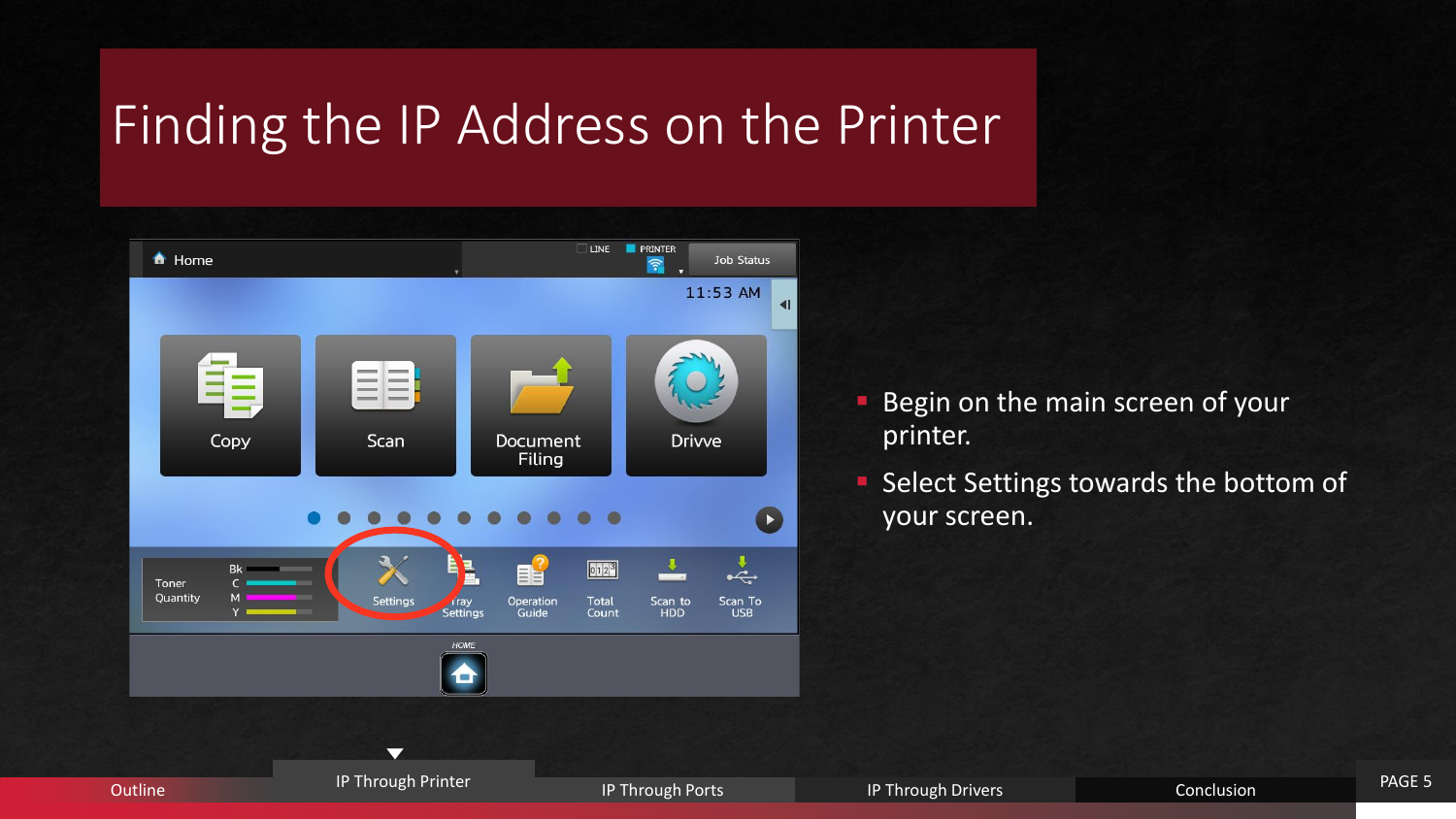#### Finding the IP Address on the Printer



**EXEL Shatus follow Shatus tab in the top left of** your screen.

PAGE 6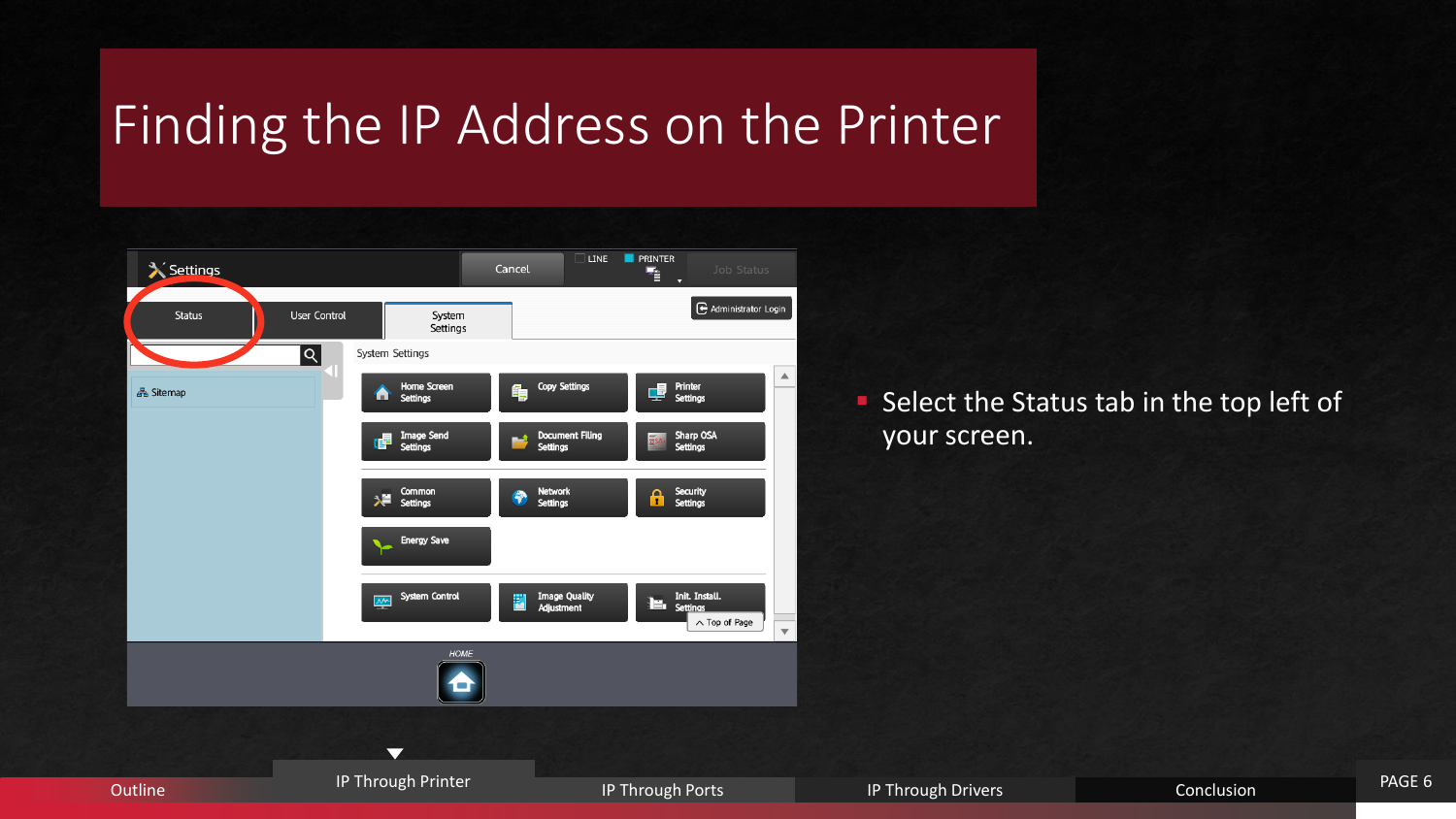#### Finding the IP Address on the Printer



- **E** Select Network Status on the left-hand side.
- **E** Scroll along the right side until you find the IPv4 Address.
- **This is the IP Address assigned to the** Sharp Printer.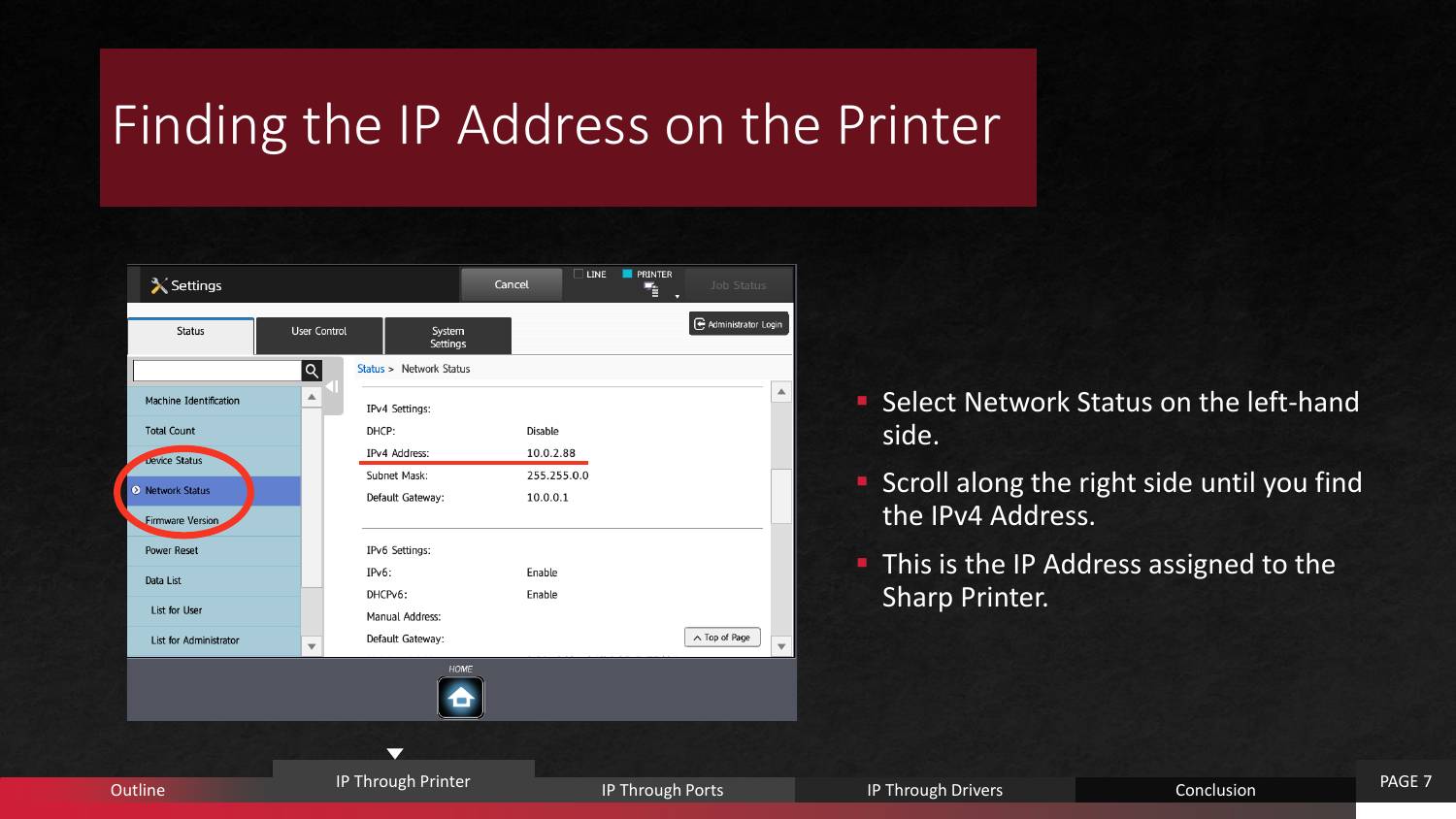FINDING THE IP ADDRESS THROUGH PRINTER **PROPERTIES** 

You will now find the IP Address of the printer through your computer.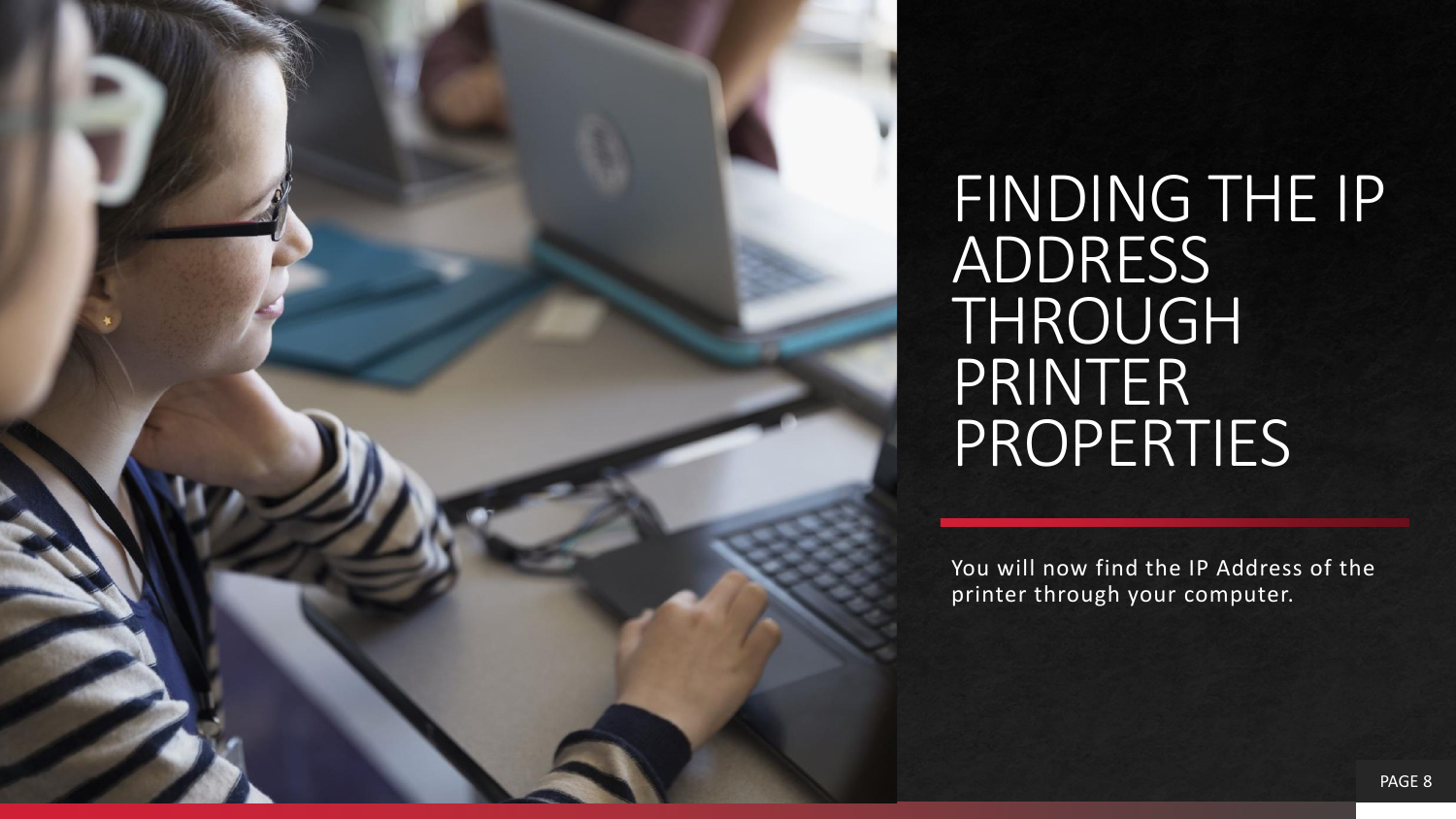## Finding the IP Address Through Printer Properties



**First, start in Control Panel.** 

Next, navigate to View devices and printers.

 $\blacktriangledown$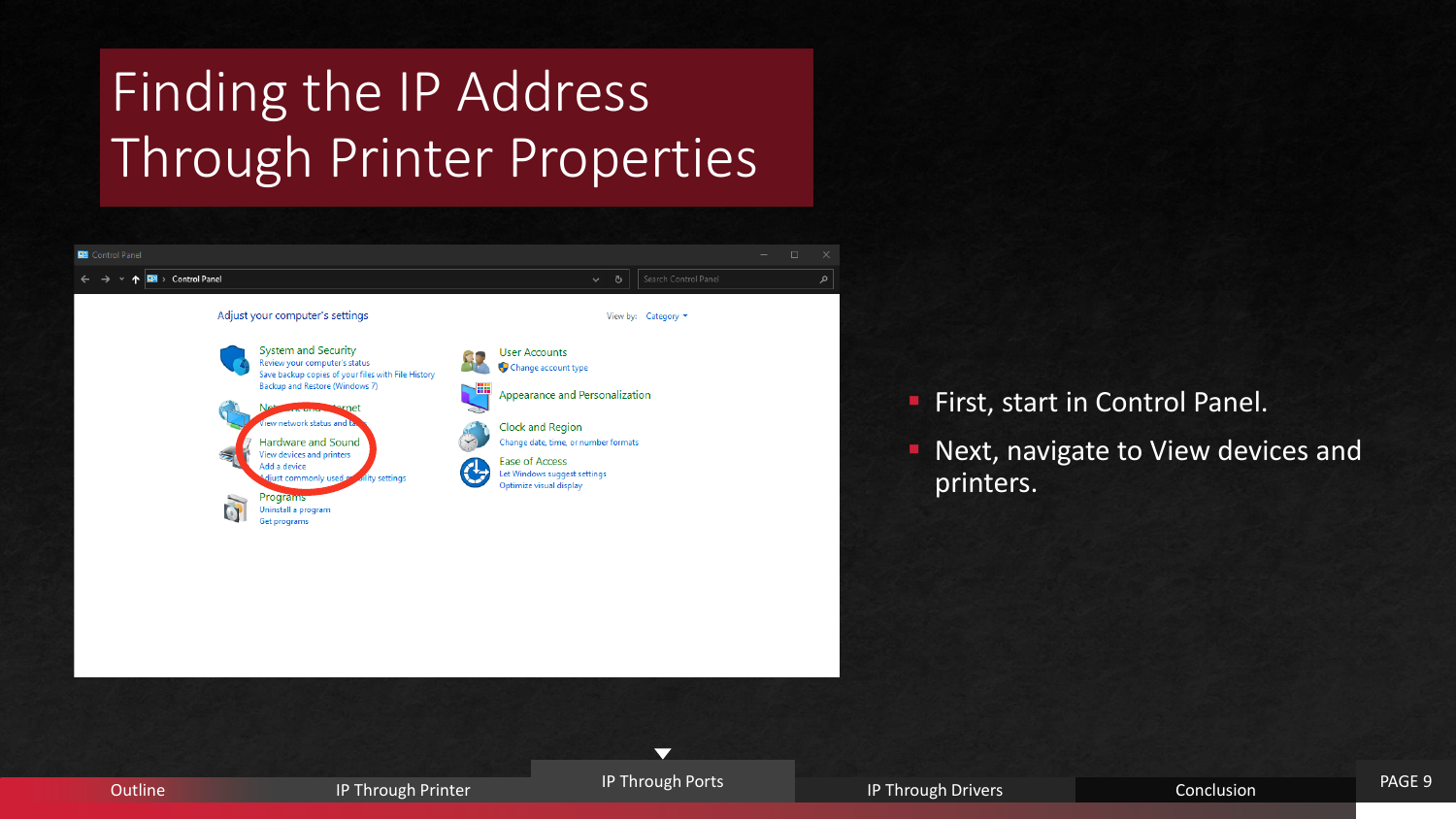## Finding the IP Address Through Printer Properties



- **E** Next, right-click the profile of your printer.
- **· Then, select Printer Properties.**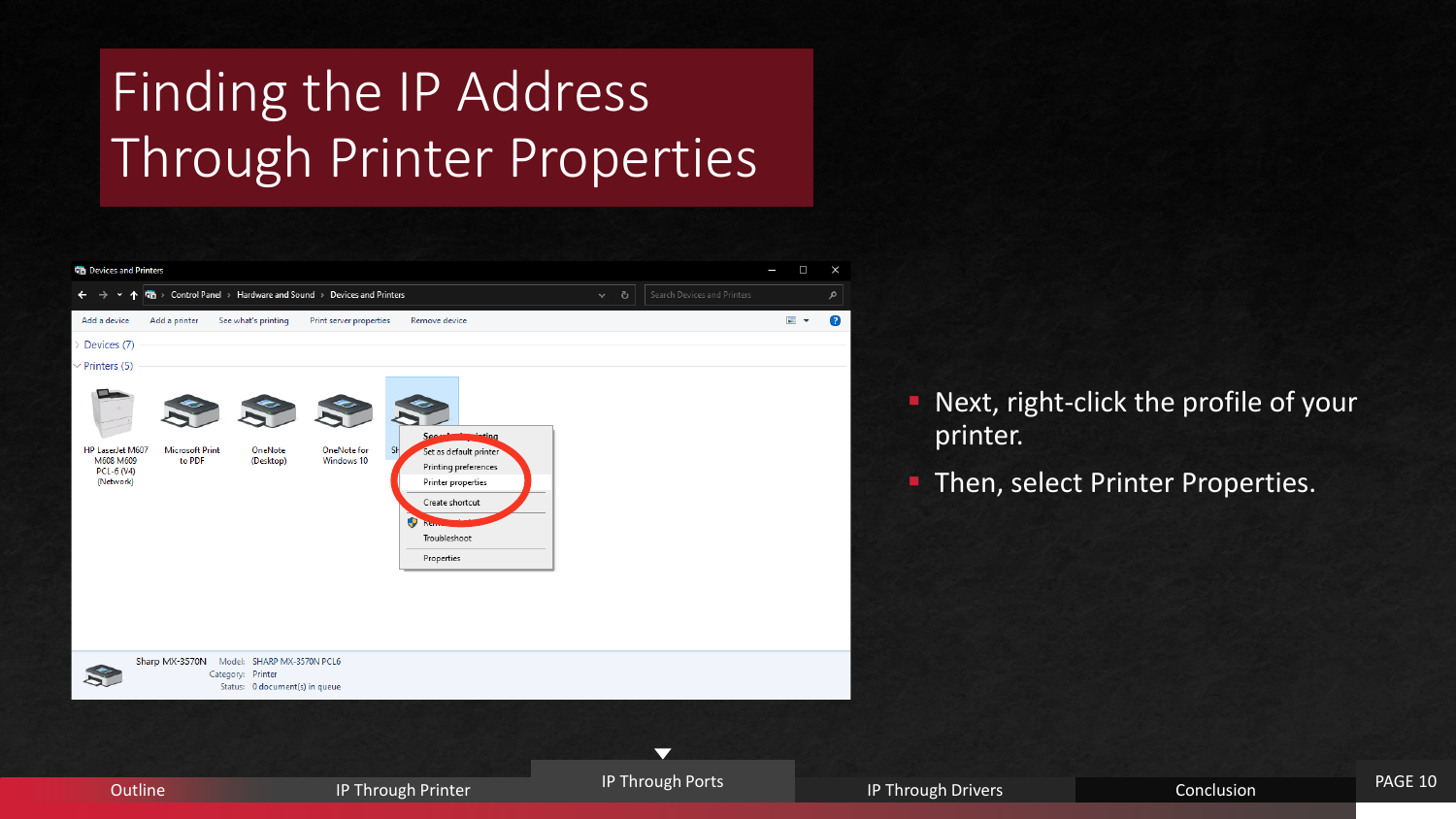## Finding the IP Address Through Printer Properties

| Sharp MX-3570N Properties                                                                                                                                                                                                              |                                                                                                                                                                                                                                                                                                   | ×                             |                    |                                                           |
|----------------------------------------------------------------------------------------------------------------------------------------------------------------------------------------------------------------------------------------|---------------------------------------------------------------------------------------------------------------------------------------------------------------------------------------------------------------------------------------------------------------------------------------------------|-------------------------------|--------------------|-----------------------------------------------------------|
|                                                                                                                                                                                                                                        | General Sharing Ports Advanced Color Management Security Configuration                                                                                                                                                                                                                            |                               |                    |                                                           |
| S<br>Sharp MX-3570N                                                                                                                                                                                                                    |                                                                                                                                                                                                                                                                                                   |                               |                    |                                                           |
| Print to the following port(s). Documents will print to the first free<br>checked port.                                                                                                                                                |                                                                                                                                                                                                                                                                                                   |                               |                    |                                                           |
| Port<br>$-192.168.2.5$<br>fe80::2631:84ff:fe35:5a<br>NPI84DA76.lesolsoncon any.com<br>$\sqrt{}$ IP_10.0.2.88<br>PORTPROMPT:<br>$\sum_{\text{null}}$<br>$\langle$<br>Add Port<br>Enable bidirectional support<br>Enable printer pooling | Printe ^<br><b>Description</b><br><b>Standard TCP/IP Port</b><br><b>SHAR</b><br><b>Standard TCP/IP Port</b><br>Standard TCP/IP Port<br><b>Standard TCP/IP Port</b><br>Sharp<br><b>Local Port</b><br>Micro<br><b>Local Port</b><br>OneN U<br>$\rightarrow$<br>Configure Port<br><b>Delete Port</b> |                               |                    | The IP Address of the print<br>selected under the Ports t |
|                                                                                                                                                                                                                                        |                                                                                                                                                                                                                                                                                                   | OK<br>Cancel<br>Help<br>Apply |                    |                                                           |
| <b>Outline</b>                                                                                                                                                                                                                         | IP Through Printer                                                                                                                                                                                                                                                                                | IP Through Ports              | IP Through Drivers | Conclusion                                                |

**The IP Address of the printer will be** selected under the Ports tab.

PAGE 11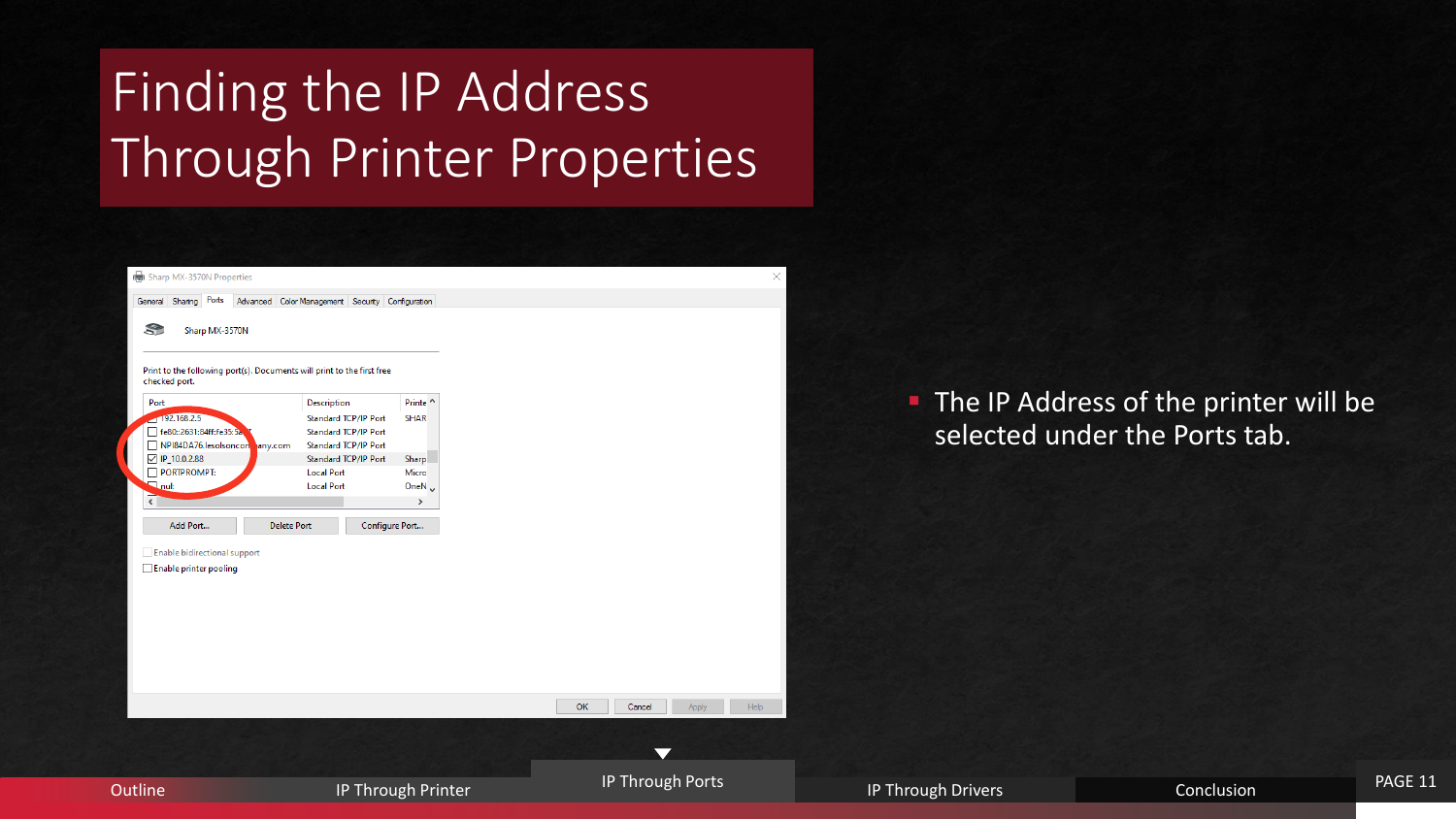FINDING THE IP ADDRESS THROUGH PRINTER **PROPERTIES** 

You will now find the IP Address of the printer through your computer.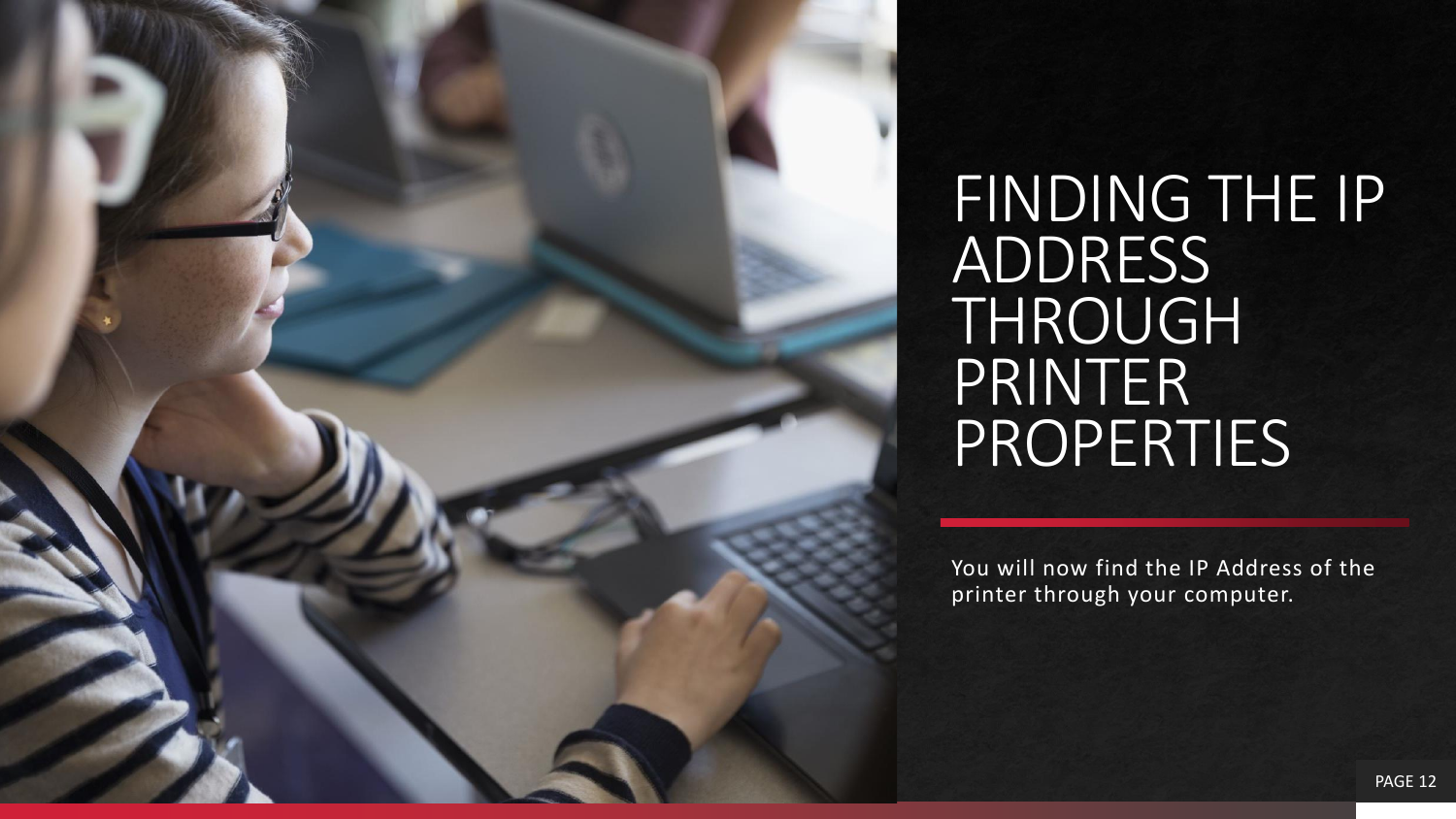#### Finding the IP Address Through Print Drivers



**E** Not unlike finding the IP Address through Printer Properties, when you run the print driver installer, the IP Address will show up as the Port name.

 $\overline{\phantom{0}}$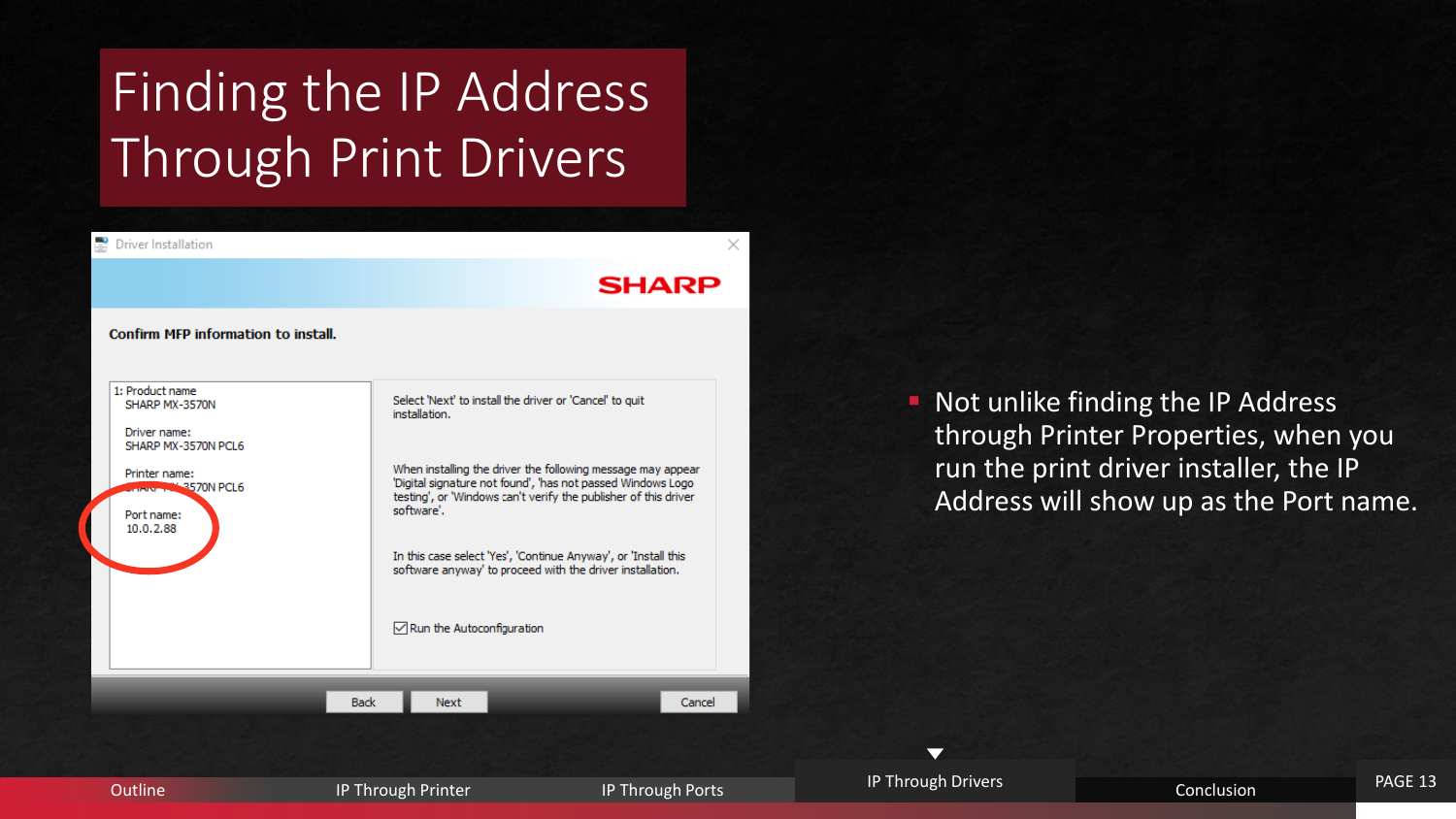# Conclusion

#### Here is what we learned

- **How to find the IP Address of the printer through the printer itself.**
- **How to find the IP Address through your Printer Properties.**
- How to find the IP Address through the print driver installer.

If you were unable to find the IP Address of your Sharp MFP, please call the Les Olson Helpdesk for troubleshooting.

**You can reach them at (801) 413-2106**

**If no one answers the phone, please leave a message, and we will get back to you shortly.**

| <b>Outline</b> | Through Printer | <b>IP Through Ports</b> | IP Through Drivers | Conclusion | PAGE 14 |
|----------------|-----------------|-------------------------|--------------------|------------|---------|
|                |                 |                         |                    |            |         |

 $\blacktriangledown$